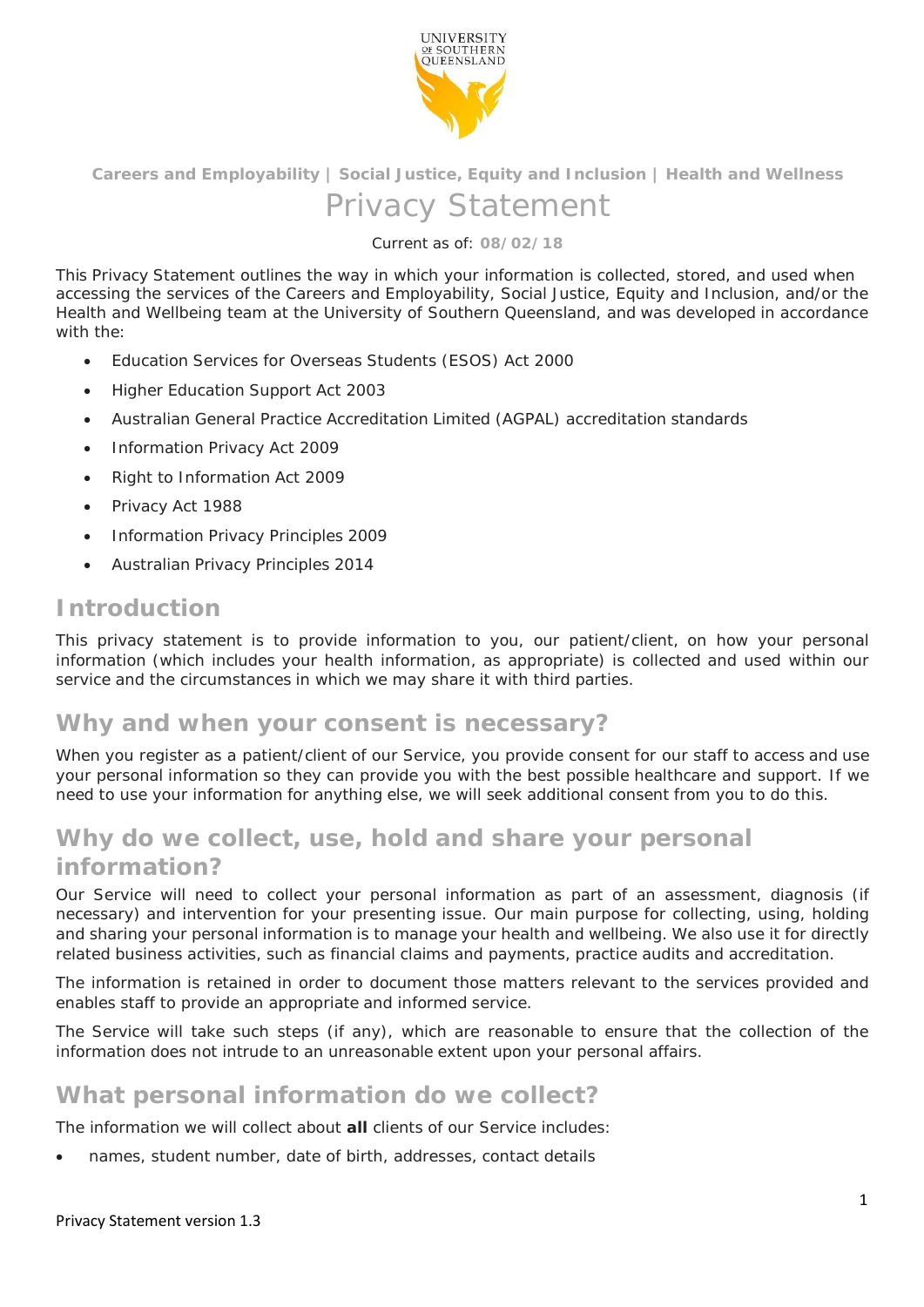Patients of the **Health Service only** will be required to provide relevant personal and family health information, which enables staff to provide an appropriate and informed service.

Students studying with USQ who wish to request reasonable adjustments are required to register with our Student Equity services and provide supporting Health Practitioner documentation outlining details of the specific disability, injury, mental health or medical condition, and the functional implications of this condition in the university environment.

### **How do we identify our patients/clients?**

The Health Service is required to check three (3) identifiers with you at each presentation. Approved identifiers are: patient name, date of birth, address, gender (as identified by the patient themselves) or your patient record number (student/staff ID). A Medicare number is not an approved identifier.

### **How do we collect your personal information?**

The Service will not collect personal information by unlawful or unfair means. Our Service will collect your personal information:

- 1. When you make your first appointment our staff will collect your personal and demographic information via your registration, either in person or through Peoplesoft.
- 2. During the course of providing medical services, we may collect further personal information via the MyHealth Record system.
- 3. We may also collect your personal information when you send us an email or telephone us, or, when you engage with us as an individual or as a member of a group, either face-to-face, or online.
- 4. In some circumstances personal information may also be collected from other sources. Often this is because it is not practical or reasonable to collect it from you directly. Staff will have access to your USQ student profile for collection of personal information. Your consent is required if we intend on collecting information from:
	- your guardian or responsible person
	- other involved healthcare providers, such as specialists, allied health professionals, hospitals, community health services and pathology and diagnostic imaging services
	- your health fund, Medicare, or the Department of Veteran's Affairs (as necessary)

For information on how the University handles your personal information outside of our Service, you can refer to the USQ Privacy Statement located at https://www.usq.edu.au/privacy/privacystatement.

### **Who do we share your personal information with?**

The quality of our services relate to a best-practice model of multidisciplinary teamwork whereby staff within our Department may consult with one another to discuss various aspects of your support.

By registering with our Service, you are consenting to the sharing of your information, limited to the need:

- with third parties who work with our Service for business purposes, such as accreditation agencies or information technology providers – these third parties are required to comply with the Privacy Principles and this privacy statement (information provided to third parties for business purposes is de-identified)
- if the disclosure or use of information is required or authorised by or under law
- if USQ believes on reasonable grounds that the disclosure is necessary to prevent or lessen a serious and imminent threat to the life or health of the individual concerned or of another person, when it is impractical to obtain the patient/client's consent
- if the disclosure is reasonably necessary for the enforcement of the criminal law or of a law imposing a pecuniary penalty, or for the protection of the public revenue, to law enforcement agencies only
- to assist in locating a missing person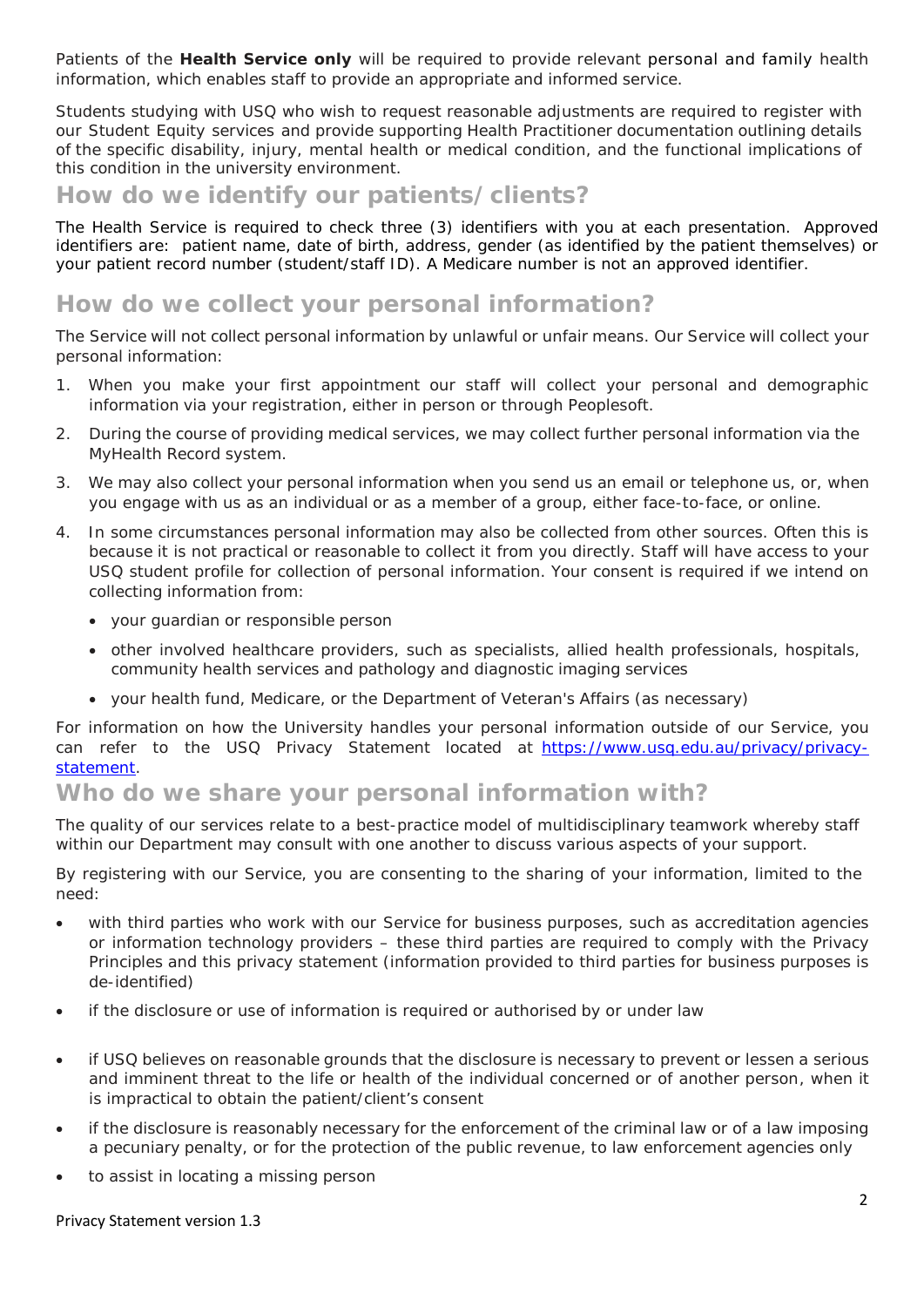- when there is a statutory requirement to share certain personal information (eg some diseases require mandatory notification)
- during the course of providing medical services and the use of MyHealth Record
- If you are an international student and there is a reason to believe you may have breached your VISA conditions, we are required to report your circumstances to the ESOS Compliance Coordinator as per the *Education Services for Overseas Students (ESOS) Act 2000*
- if you have consented to the disclosure.

Only people that need to access your information will do so. Other than in the course of providing medical services or as described above in this policy, our Service will not share personal information with any third party without your consent, unless required by law.

Students with a disability may have their student identification number, with no other identifying information, released to the Department of Education and Training for funding purposes under the *Higher Education Support Act 2003* in our endeavors to seek additional support for students with disabilities.

The health service is formally accredited by the Australian General Practice Accreditation Limited (AGPAL). At times, information relating to patient care is shared with the accrediting body anonymously for quality assurance purposes. The information recorded for a clinical audit will not identify you. By signing our consent form, you approve for your health records to be used for these purposes.

Our Service may use your personal information for marketing and communication purposes. If you do not wish to receive further communications from us, you may opt-out of direct marketing at any time by notifying the Service via email.

### **How do we store and protect your personal information?**

Your personal information may be stored at our Service in various forms.

The Service maintains records of client files which are held in onsite secure cabinets and/or an electronic database, with restricted access to authorised staff only. The service provided is subject to various legislative enactments including the *Information Privacy Act 2009* and the *Right to Information Act 2009.*  The *Privacy Act 1988* also applies to personal information held by our Service which may include your name, address, contact phone numbers, Medicare number and other information that is relevant to the service being provided.

Please refer to the Archival & Disposal Process (04 Document Warehouse) document, prepared by USQ Corporate Records, for more information regarding the document archival and disposal process of the Service.

### **Will your information be stored overseas?**

The structure of the Service's information database/s may result in your information being stored outside of Australia through the use of cloud storage.

**How can you access and correct your personal information at** 

### **our Service?**

You have the right to request access to, and correction of, your personal information.

As a client of our services you may access your personal information held by USQ subject to, the provisions of the *Information Privacy Act 2009*, the *Right to Information Act 2009* and the *Privacy Act 1988.* Requests for access to personal records can be made to student.success@usq.edu.au.

If you are unsatisfied with the outcome of the request, you have the right to submit an application to:

*The Privacy Officer OR The Right to Information Coordinator and Decision-Maker Office of the Vice-Chancellor USQ Corporate Records*

We will take reasonable steps to correct your personal information where the information is not accurate or up-to-date. From time-to-time, we will ask you to verify your personal information held by our